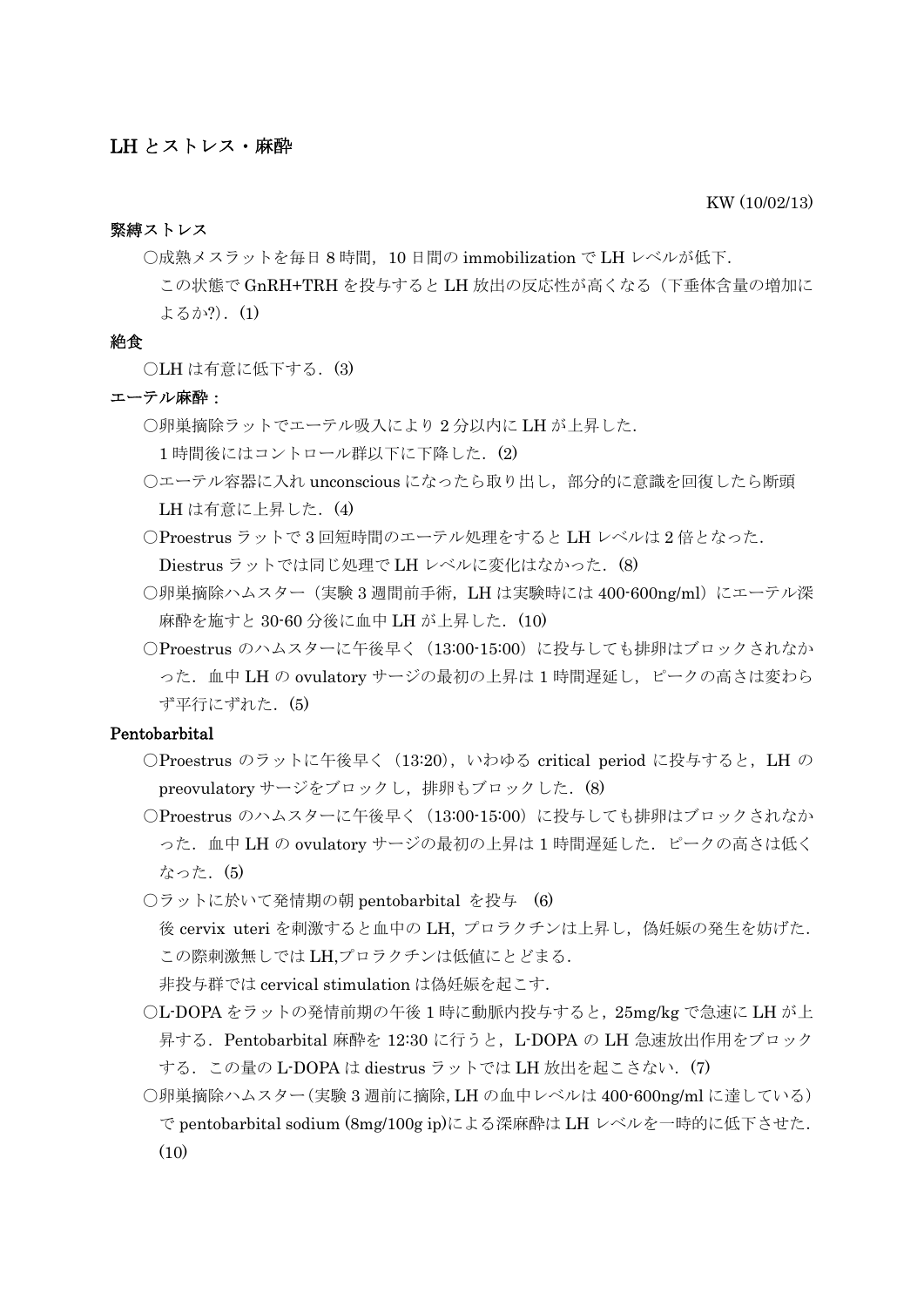## Thiopental sodium

○Thiopental sodium 20mg/kg を発情前期の critical period に 3 回動脈内投与(ラット)す ると preovulatory LH, プロラクチン surge をブロックし,排卵もブロックした.

# Phenobarbital

○卵巣摘除ハムスター(実験 3 週前に摘除,LH の血中レベルは 400-600ng/ml に達している) で phenobarbital は麻酔は起こさなかったが,pentobarbital よりも遥かに LH を低下させ た. LH の低下は麻酔作用とは関係ない. (10)

参考文献

1. Effects of chronic immobilization stress on pituitary hormone secretion, on hypothalamic factor levels, and on pituitary responsiveness to LHRH and TRH in female rats. Du Ruisseau P, Tache Y, Brazeau P, and Collu R.

Neuroendocrinology 29: 90-99, 1979

2. The effect of stress and nembutal on plasma levels of gonadotropins and prolactin in ovariectomized rats.

Ajika K, Kalra SP, Fawcett CP, et al.

Endocrinology 90: 707-715, 1972

3. Changes in serum levels of gonadotropins and testosterone in the male rat in response to fasting, surgery and ether. Howland BE, Beaton DB and Jack MI.

Experientia 30:1223-1225, 1974

4. Effects of ether and pentobarbital anesthesia on thyroid function in the rat.

Ohtake M, Bray GA.

Horm Metab Res. 9: 146-149, 1977

- 5. Delay of the proestrous ovulatory surge of LH in the hamster by pentobarbital and ether. Norman RL, Blake CA, Sawyer CH. Endocrinology 91: 1025-1029, 1972
- 6. Failure to induce pseudopregnancy in Na-pentobarbital-anesthetized rats:Effect on serum prolactin.

Wuttke W.

Endocrinology 92: 1280-1284, 1973

7. L-DOPA as a stimulus for LH release in the proestrous rat: Blockade ofits action by pentobarbital anesthesia.

Weidig JH, Gay VL.

Neuwoendocrinology 15: 99-105, 1974

8. A paradoxical inhibiting effect of ether on prolactin release in the rat: Comparison with effect of ether on LH and FSH.

Morishige WK, Rothchild I.